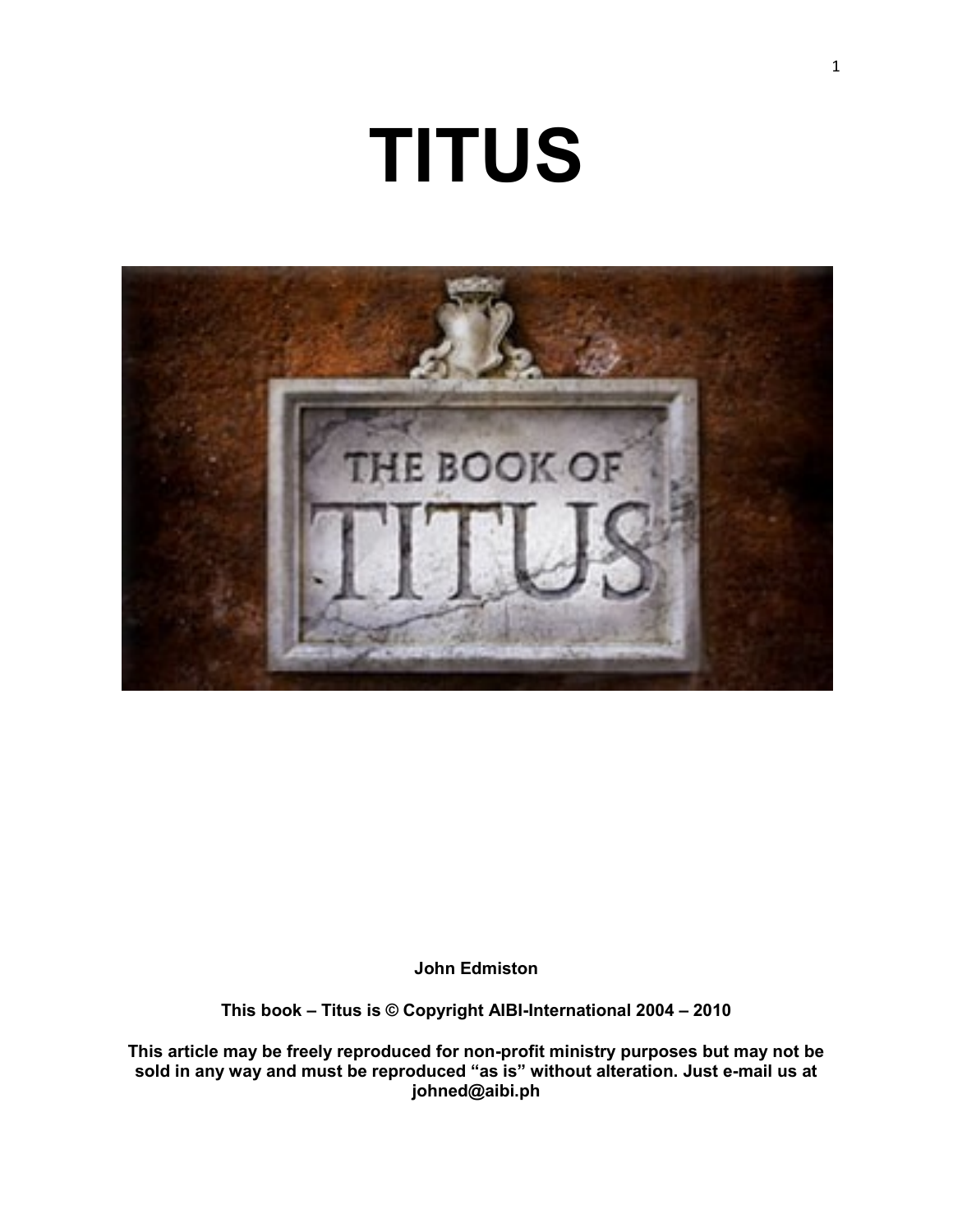## **Table of Contents**

| The God Who Cannot Lie | 3  |
|------------------------|----|
| Grace, Mercy and Peace | 5  |
| Titus 1:5-9            | 7  |
| Titus 1:10-16          | 10 |
| Titus 2:1-10           | 12 |
| Titus 2:11-16          | 14 |
| <b>Titus 3:1-7</b>     | 16 |
| Titus 3:8-15           | 17 |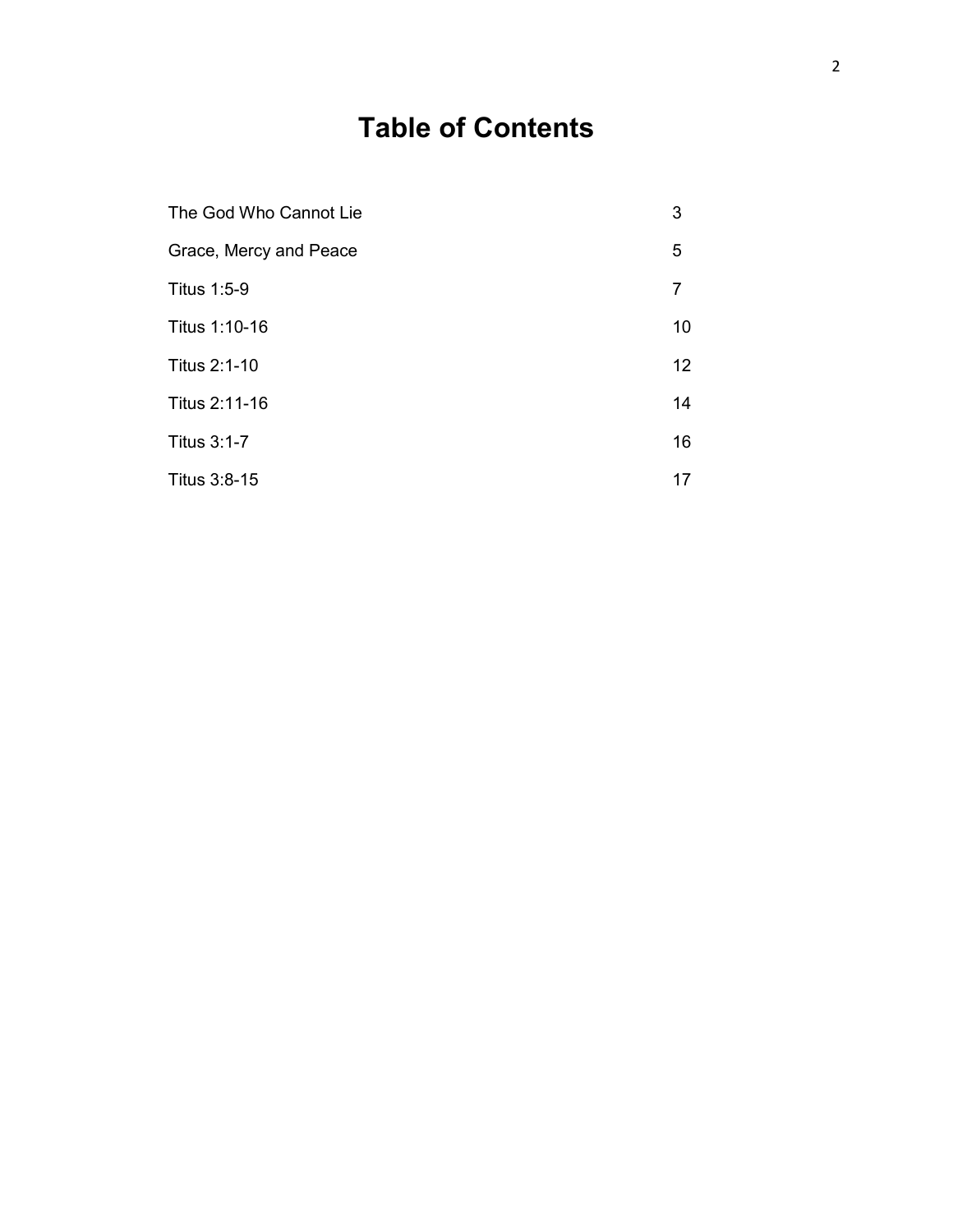## **The God Who Cannot Lie**

Paul, a bondservant of God and an apostle of Jesus Christ, according to the faith of God's elect and the acknowledgment of the truth which accords with godliness, in hope of eternal life which God, who cannot lie, promised before time began, 3 but has in due time manifested His word through preaching, which was committed to me according to the commandment of God our Savior; (Titus 1:1-3 NKJV)

Is God a liar? Are all those Bible promises just there to lead you up the garden path, to deceive and disappoint you and mock you? Are all your hopes and dreams and callings just a fantasy? May it never be! God cannot lie – and he keeps His promises and executes His plans from long ago.

Sometime before time began (verse 2) God promised eternal life to humanity and it has been in our hearts ever since. (Ecclesiastes 3:11 NLT) 11 God has made everything beautiful for its own time. He has planted eternity in the human heart, but even so, people cannot see the whole scope of God's work from beginning to end.

The promise of eternal life is planted very deeply in the human spirit and underlies human hopes and fears, and appears in numerous myths and legends. There is a realm "somewhere over the rainbow" where there is no more curse, or sickness or crying or pain. A world where evil and injustice have lost their power completely and where there is no misery – just joy and an incredible sense of being truly alive as you were meant to be alive. A place where you say: "Aha, I am finally at home."

This sense of the promise of eternal life is either a great big lie, or the real truth. Each of us senses the promise and hears its call, but the bitterness and hopelessness in us squashes it flat. We say it's a rumor – not a promise, but we KNOW it's a promise; it's the one spiritual promise we come hard-wired with as human beings.

And we have to make a decision – is it true or false? Is that promise in our heart the truth – or a cunning fantasy designed to destroy us with hope? In other words is God a liar and is His Spirit a deceiver of men? The answer is no – God cannot lie. Heaven is there and eternal life awaits us and we glimpse it in Jesus.

Either there actually is an eternal city - or we are stuck with earthly cities like Manila and New York. The writer to the Hebrews catches this dilemma and the universal, hopeful choice of men and women of faith:

(Hebrews 11:13-16 ) 13 These all died in faith, not having received the promises, but having seen them afar off \*were assured of them, embraced *them* and confessed that they were strangers and pilgrims on the earth. 14 For those who say such things declare plainly that they seek a homeland. 15 And truly if they had called to mind that *country* from which they had come out, they would have had opportunity to return. 16 But now they desire a better, that is, a heavenly *country.* Therefore God is not ashamed to be called their God, for He has prepared a city for them.

That huge hope in your heart is not a lie; rather it is the truth. It is the truth that God has put there, it is the true hope that God has placed in all human hearts to make us long for him and for eternity - so that He can fulfill that hope. And hope in God does not disappoint. (Romans 5:5)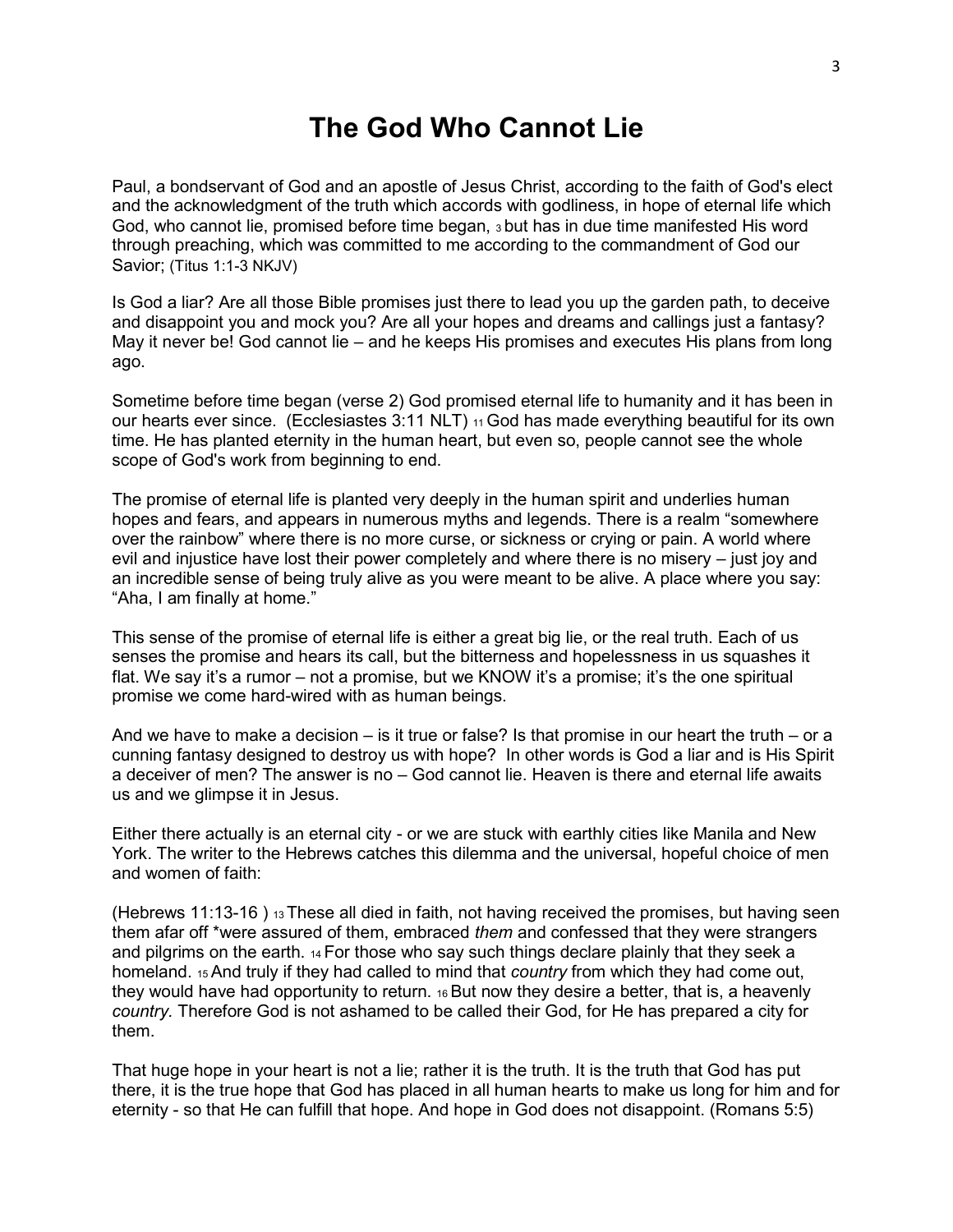For many people this is an important question. Christianity seems not to work for long patches of time. We feel like Joseph in the dungeon or Jacob working for Laban. God's goodness seems remote and His promises rather elusive and disappointing. A televangelist may raise our hopes to fever pitch – only for life to dash them to the ground. You may safely ignore the false promises of some charlatans but you must not ignore the deep promise written in your own heart – the promise of a better world - the hope of an eternal home.

God cannot lie. He is the Truth, in Him the whole world holds together – the whole ancient cosmos, in a constant and lawful order. The creation tells us that the Creator is not a God of sudden changes of mind. His Word stands forever, His decrees and laws are unaltered for thousands of years and the natural order is precise in its seasons and rotations. This deep constancy of the ways of God assures us that He is no liar. The Sun does not suddenly change; the constants of physics are not varying day after day. The Universe is reliable and so is God.

For a long while God's promise was hidden in the hearts of men and women of faith – then it appeared, in Christ, in flesh and blood and was made manifest. As it says above: "in hope of eternal life which God, who cannot lie, promised before time began, 3 but has in due time manifested His word through preaching."

The people in Crete never got to see Jesus in the flesh, to them He was "manifested through preaching", the good news of Jesus came to them in an apostolic proclamation which connected with the hope of eternal life planted deeply in their hearts by God. Thus true gospel preaching manifests Jesus, as the solution to the promise of God, who cannot lie. Jesus is the Tree of Life in the Garden of Eden for which we long. We cannot return to Eden, but we can believe in Christ and have eternal life – both now and in the Ages To Come.

This gospel is given to Paul as a trust, committed to the apostle by the commandment of God our Savior – that is Jesus. (This is one of those passages where Jesus is called God.) The message cannot be changed – it is as eternal as the realms it comes from, it can only be passed on as a trust.

Lastly this word is the "truth that accords with godliness". Heaven is for those who want to be like God in moral perfection – that is according to god-likeness or godliness. Heaven is not run by dark, pragmatic "realpolitik", for the evil will be totally cast out. Heaven is ruled by love and truth and light. Eternity is a place where only goodness reigns – and where only the godly and truthful can reign. Thus godliness will prepare us to live there where True Quality dwells in Glory. The gospel does not prepare us for the stock market; it prepares us for the Kingdom and for the world of Real And Lasting Things – that is for eternal life.

And that is the Promise of the God who cannot lie.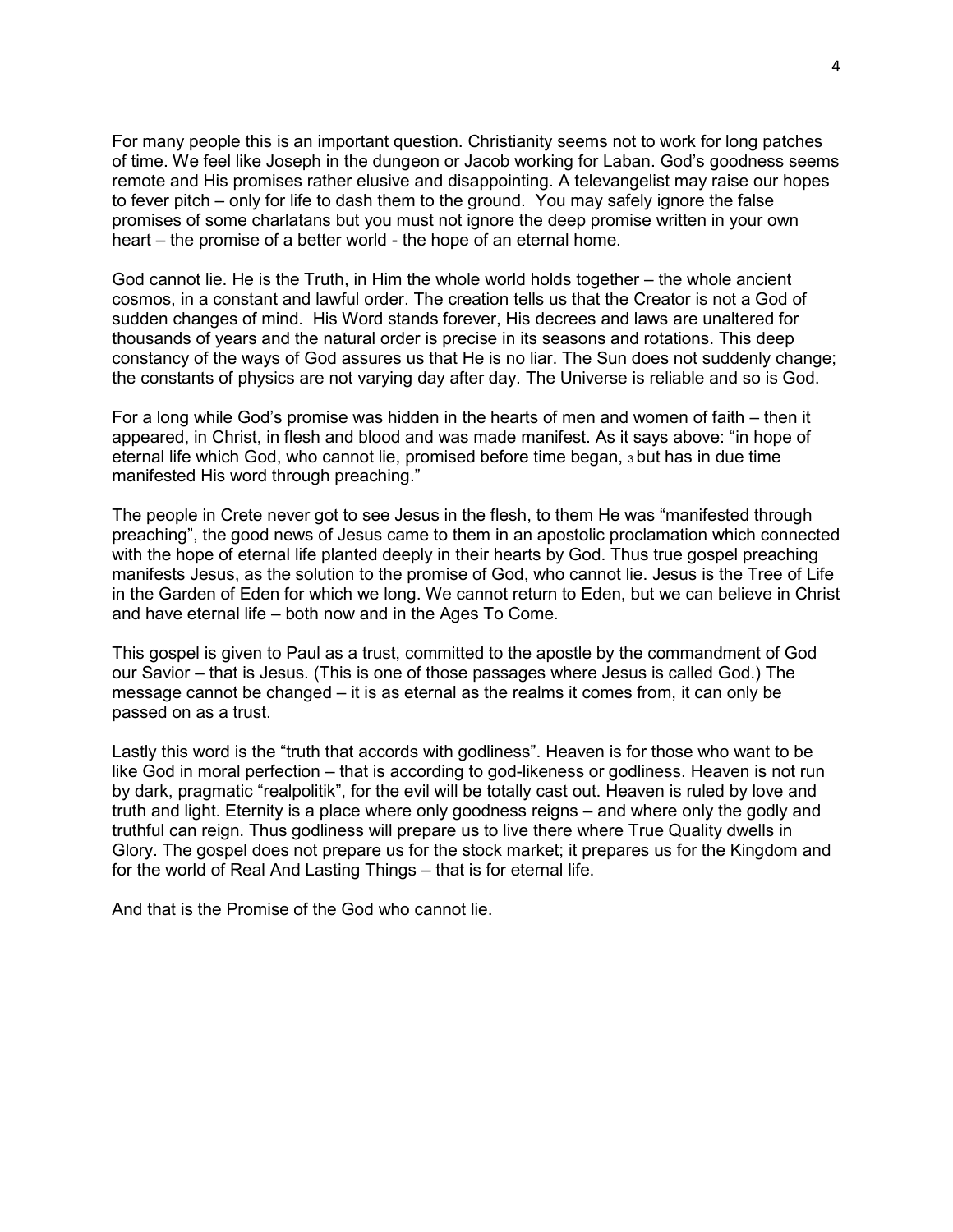## **Grace, Mercy and Peace**

To Titus, a true son in our common faith: Grace, mercy, and peace from God the Father and the Lord Jesus Christ our Savior. (Titus 1:4)

Most of us want happiness and success but God gives us grace, mercy and peace. This can be very frustrating. As a faith missionary I do not own a house or a car or furniture. At the moment my wife and I are living in a small bedroom in the house of a relative. We are fifty years old. We are not alone in such a struggle, tens of thousands of pastors and missionaries, and faithful servants of God have nothing – especially in the developing world. It seems that faithful servants of the Lord often go unrewarded in terms of money or honor in this life.

On the other hand we have someone like Hugh Hefner - the publisher of Playboy magazine. Hugh Hefner has happiness and success. He is wealthy, surrounded by beautiful women and seems to enjoy it. But he does not have grace, mercy or peace - in fact Hugh Hefner is spiritually and morally bankrupt. Profligate sinners can have a lot of fun – but they cannot have Christ.

Lets ask a spiritual test question: "Would you rather be James Bond or the Apostle Paul? " Do you want fast cars and fast women or do you want holiness, grace, mercy, peace and persecution? You may ask - What's wrong with "a bit of both" – such as driving a red Ferrari while wearing a monk's robe? (grin).

Sometimes we turn this into a justice issue "I have been a good boy, so where is my Mercedes? "or something like that. Many a returning missionary has looked at their bank account and the struggle of buying a house and getting health insurance in old age and wondered if God has deserted them. It seems like the "reward" for service is a heavy financial burden in the last years of life. You can't pay the bills with grace, mercy and peace. So is it unjust? In worldly terms it certainly seems that way. It only makes sense if you see life as a pilgrimage. When you are traveling you don't take furniture.

If the case is that only this life matters and that "he who dies with the most toys wins", then we are fools to serve Christ. Paul says as much in 1 Corinthians 15.

 $13$ If there is no resurrection of the dead, then not even Christ has been raised.  $14$ And if Christ has not been raised, our preaching is useless and so is your faith. <sup>15</sup>More than that, we are then found to be false witnesses about God, for we have testified about God that he raised Christ from the dead. But he did not raise him if in fact the dead are not raised.  $^{16}$ For if the dead are not raised, then Christ has not been raised either. <sup>17</sup>And if Christ has not been raised, your faith is futile; you are still in your sins. <sup>18</sup>Then those also who have fallen asleep in Christ are lost. <sup>19</sup>If only for this life we have hope in Christ, we are to be pitied more than all men...  $^{30}$ And as for us, why do we endanger ourselves every hour? <sup>31</sup>I die every day--I mean that, brothers--just as surely as I glory over you in Christ Jesus our Lord. <sup>32</sup>If I fought wild beasts in Ephesus for merely human reasons, what have I gained? If the dead are not raised, "Let us eat and drink, for tomorrow we die".

However, if there is eternal life, and if Christ has been raised, and if what we have lost will come back to us a hundred fold...then we will not just inherit justice – we will inherit grace and a Kingdom! Jesus talks about the time of the Restoration of all things and says: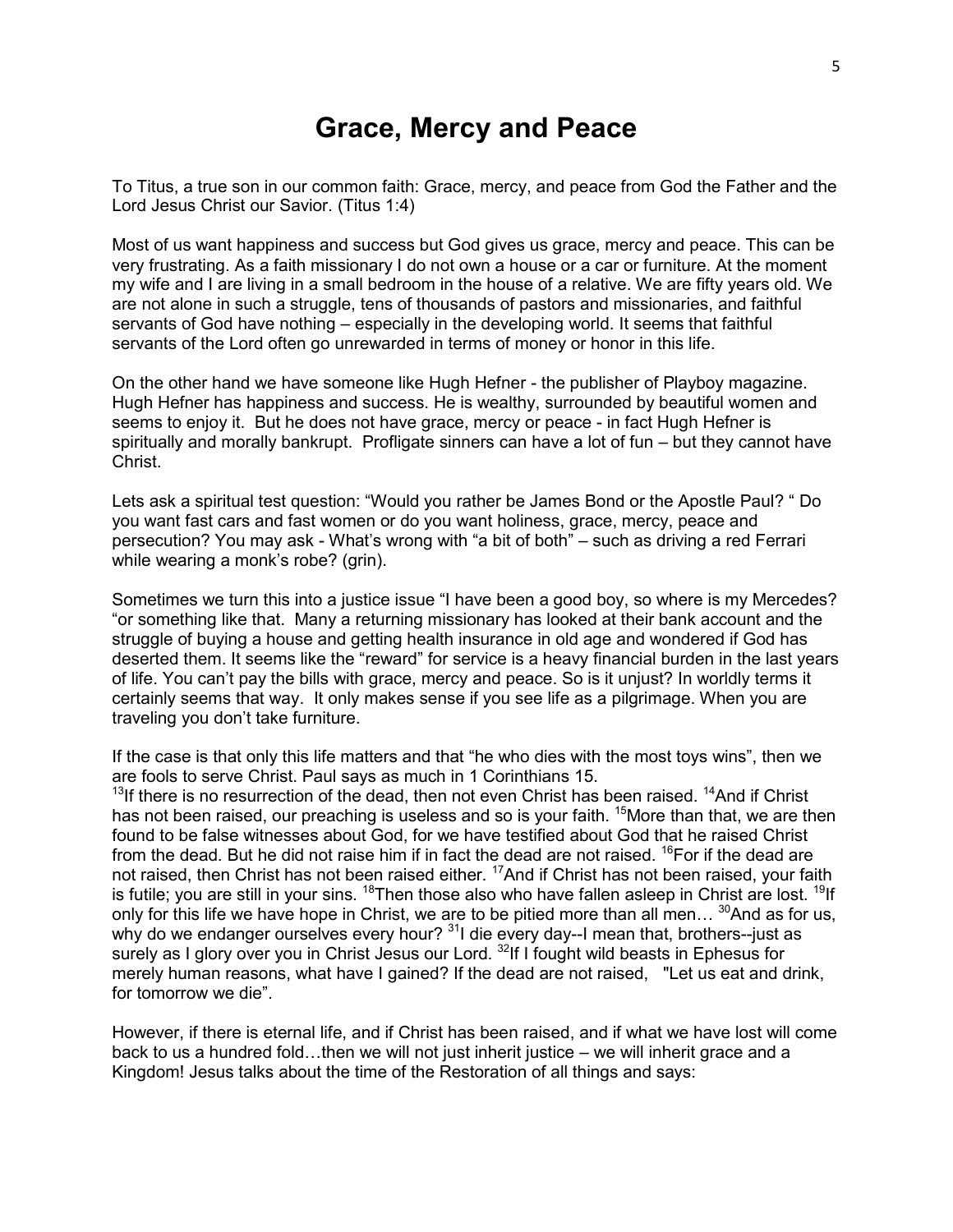#### **Matthew 19**

 $28$  Jesus said to them, "I tell you the truth, at the renewal of all things, when the Son of Man sits on his glorious throne, you who have followed me will also sit on twelve thrones, judging the twelve tribes of Israel. <sup>29</sup>And everyone who has left houses or brothers or sisters or father or mother or children or fields for my sake will receive a hundred times as much and will inherit eternal life.  $\frac{30}{8}$ But many who are first will be last, and many who are last will be first.

Here is the great gamble of faith. Do we believe God or believe the world? Do we walk by faith or by sight? Do we bank on the resurrection? Do we count on the promises of God? Are grace, mercy and peace enough or do we covet the Hugh Hefner lifestyle? Do we belong to Heaven or to Vanity Fair?

For many Christians life does not work out as expected or as promised.

#### **Hebrews 11:13**

 $13$ All these people were still living by faith when they died. They did not receive the things promised; they only saw them and welcomed them from a distance. And they admitted that they were aliens and strangers on earth.

But life does work out well! "For God has prepared a city for them." (Hebrews 11:16)

The gospel does NOT promise wealth, health, riches, happiness and success in this life. It does promise persecution for all who live godly lives and "many troubles". (2 Timothy 3:12  $12$  In fact, everyone who wants to live a godly life in Christ Jesus will be persecuted) In the midst of the world, and in the face of this "evil and unbelieving generation" we can know grace, mercy and peace. We can be joyful pilgrims.

Some fine Christians may well have wealth, health, riches, happiness and success in this life – and that is fine, they are not more spiritual or less spiritual for it. But of these things "fill their lives" then a tragedy occurs (for we are meant to be filled with Christ).

I cannot drive a red Ferrari through "them pearly gates", but my wanderings are in God's book and my tears in his bottle (Psalm 56:8) and my faithfulness is recorded in heaven. We will leave the last word to the prophet Malachi.

#### **Malachi 3:13-18**

"You have said harsh things against me," says the LORD. "Yet you ask, 'What have we said against you?' <sup>14</sup> "You have said, 'It is futile to serve God. What did we gain by carrying out his requirements and going about like mourners before the LORD Almighty?  $15$  But now we call the arrogant blessed. Certainly the evildoers prosper, and even those who challenge God escape.' "  $16$  Then those who feared the LORD talked with each other, and the LORD listened and heard. A scroll of remembrance was written in his presence concerning those who feared the LORD and honored his name. <sup>17</sup> "They will be mine," says the LORD Almighty, "in the day when I make up my treasured possession. I will spare them, just as in compassion a man spares his son who serves him. <sup>18</sup> And you will again see the distinction between the righteous and the wicked, between those who serve God and those who do not.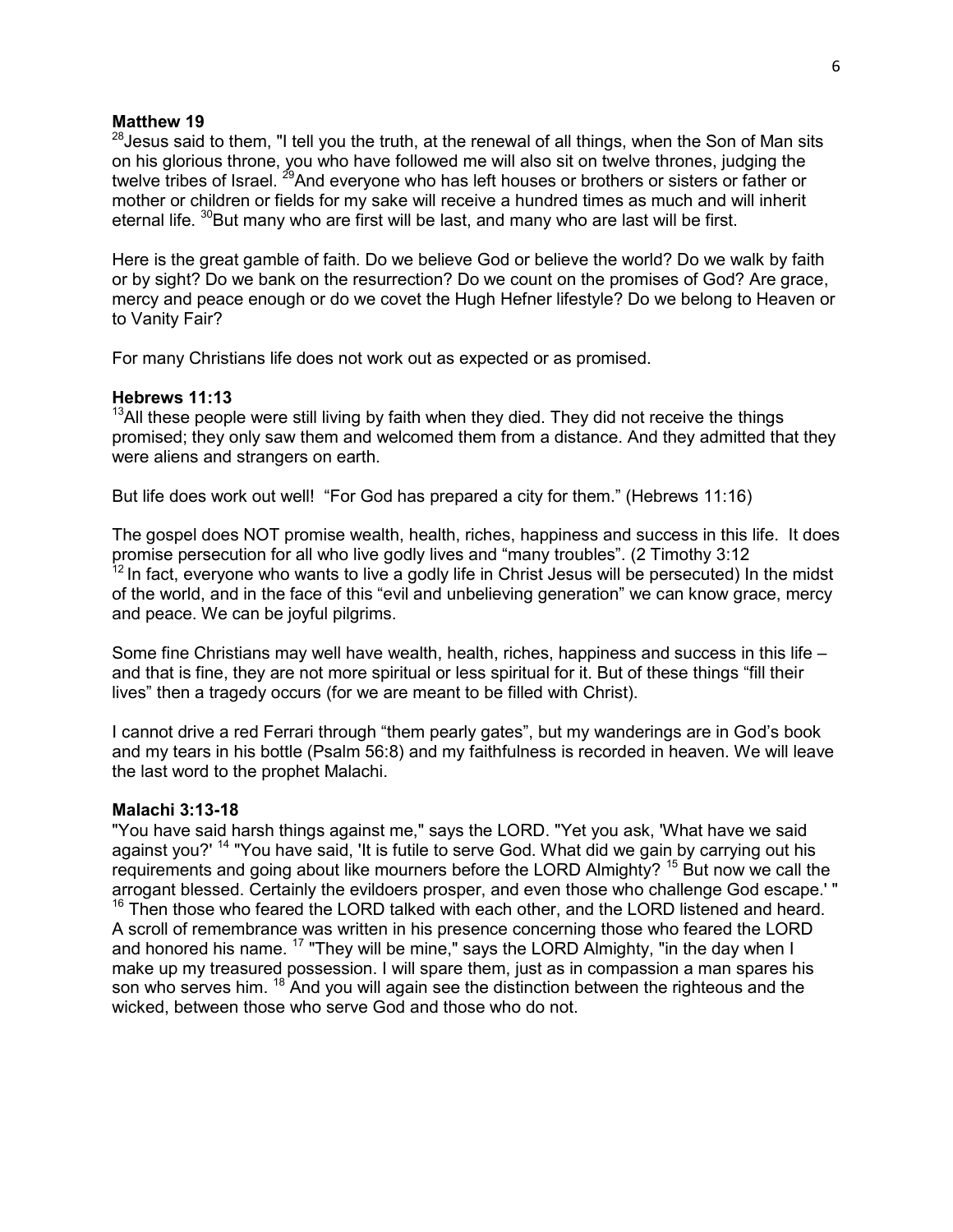## **Titus 1:5-9**

<sup>5</sup> For this reason I left you in Crete, that you should set in order the things that are lacking, and appoint elders in every city as I commanded you-- <sup>6</sup>if a man is blameless, the husband of one wife, having faithful children not accused of dissipation or insubordination.  $\epsilon$  For a bishop (lit. overseer) must be blameless, as a steward of God, not self-willed, not quick-tempered, not given to wine, not violent, not greedy for money, <sup>8</sup>but hospitable, a lover of what is good, soberminded, just, holy, self-controlled, <sup>9</sup>holding fast the faithful word as he has been taught, that he may be able, by sound doctrine, both to exhort and convict those who contradict. (Titus 1:5-9)

This passage has caused no end of controversy in churches so I will make a few exegetical comments first.

First, we need to note the obvious – that Christian leaders have to high character standards and no grave weaknesses, especially those that would affect their judgment. Popularity is never mentioned and neither are looks, charisma, or wealth. Teaching ability is certainly required.

The "one wife" translation is interesting - the word "mias (Gk.)" for "one" is used later in Titus to mean "first" (Titus 3:10) and its uses are (number of occurrences in brackets): one (62), first (8), a certain (4), a (3), the other (1). Taken literally it seems to definitely rule out single elders, homosexual unions and polygamous elders. The elder seems to be required to have a (one) wife and children. It does not rule out having one wife after the other – as in being widowed and re-marrying. In fact widows are told to remarry in both 1 Corinthians 7 and 1 Timothy 5. Thus divorced people are neither ruled in or out by a literal interpretation of this verse. Other references are needed to determine that.

"Not given to wine" is actually "me paroinos" – not addicted to wine, drunkenness, not an alcoholic. It does not require the person to be a teetotaler.

The characteristics of the elders family are important in that they are a sign of his leadership ability (1 Timothy 3:4-5). Children are to be faithful rather than wild – specifically not dissolute (asotias) and refractory and completely out of control (anupotakta). What is in view is something like a gang member or criminal. The implication is the child has a willful disregard for authority – including that of the elder. (A pregnant teenage daughter is not quite what is in view here. That is more likely to be a sin of weakness than of violent rebellion.) Faithful has dual meanings and may also mean "believing". The household is to be generally orderly and obedient.

Elders, bishops and overseers seem to be one and the same. Thus elders (presbuterous) in verse 5 seems to point to the (episkopoi) in verse 7. Paul asks Titus to appoint elders, plural, in every city - not an elder in every church. The city-wide network of house-churches and fellowships was to be overseen by a group of elders. If the city has twelve fellowships and if eight city-elders are appointed then some fellowships may not have elders.

Though many character attributes are mentioned the only specified role of the elders is teaching and counseling in line with God's Word. "<sup>9</sup>holding fast the faithful word as he has been taught, that he may be able, by sound doctrine, both to exhort and convict those who contradict." As we shall see later this involved guarding the church from heresy (Titus 1:10-16)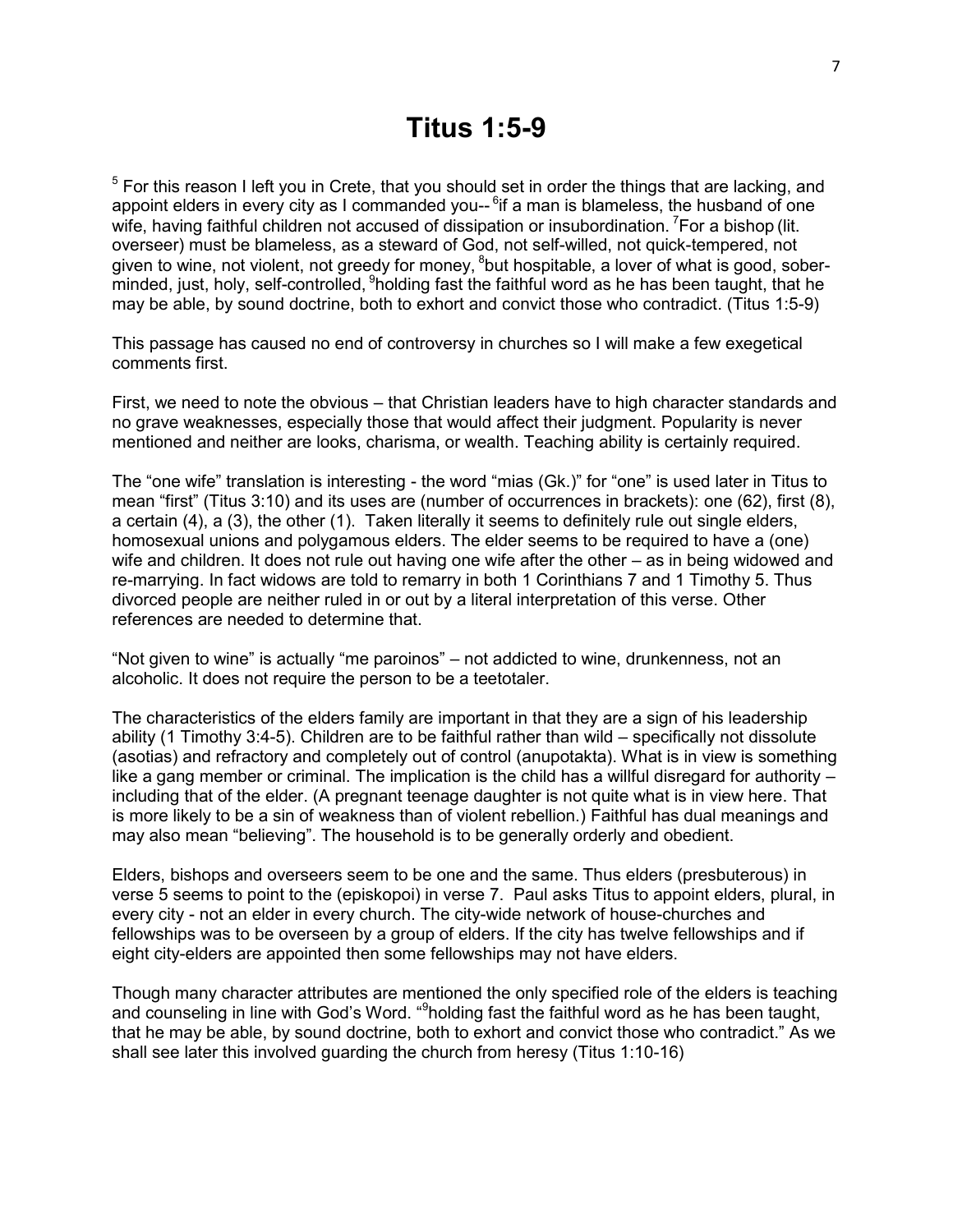These elders keep the church in line with God's Word and defend the faith from the influence of heretics. They are the equivalent of bible-teachers or theologians operating, in a doctrinal role, to guide the congregations into the truth. The idea of a plurality of elders may have been to keep one person from having all the authority in matters of doctrine and utilizing the corrective balance of a council of wise men.

It is clear that eldership is assumed to be male in these verses but I will not buy into that controversy today.

They are not to be greedy for money or as the KJV puts it "filthy lucre" or NASB "base gain" – a word that denotes corrupt funding. This was possibly to avoid the sale of church positions, which was common in pagan circles then and became known as "simony" after Simon Magus, and certainly so that that would serve God, not Mammon. (Matthew 6:24)

After the long list of weaknesses to be avoided comes the positive qualities that are to be sought in the overseer: "but hospitable, a lover of what is good, sober-minded, just, holy, selfcontrolled. "in other words a deep and solid person with a certain gravity of lifestyle, not given to impulsiveness or addictions in any way. A rock that can be relied on indeed a "just man" and a "holy man".

Hospitality is to be part of the elder's role; he is to be welcoming, kind, and open to others. Not just an insular and aloof expert but rather someone who cares about particular people and has them in his home. The elder is over a city, and probably has to know many people from different fellowships and have a grasp of the state of the church in its various locations. And the elder must be strong – able to be self-controlled and able to rebuke and correct others (Titus 1:5-16)

What is the purpose of such a list? Was Paul writing to a church telling them how to elect elders? Was he writing to say what should be done to judge elders as they perform their duties? Or is Paul writing to a fellow apostle on how to do the initial selection of leaders on a national scale? It is the latter. Titus, who is often Paul's trouble-shooter (see 2 Corinthians chapters 7,8 and 12), is sent to Crete to appoint spiritual leadership in a morally bankrupt society. Titus is to go from city to city in Crete and appoint elders. No elections are envisaged. Titus will turn up, find leaders, work out who is sound and good, appoint them and maybe train them, and move on to the next city. This list is his guideline for the initial selection of elders over city-wide networks of churches.

Thus this list is intended for leaders who are appointing other leaders. It may guide bishops as they look at ordination candidates and missionary boards as they look at candidates for teaching positions on the field. This list is probably not intended to be used by congregations to critique leaders who are already in office - though it certainly should be consulted at their initial appointment.

As you may guess by the tone of this bible study I have many reservations about how this list and other lists like it in the Pastoral Epistles have been used to judge people whose families go through a rough patch. This list was intended to be used wisely by a mature leader in a certain apostolic situation. It is not a new law for believers or a source of ammunition for critics and accusers. The adage "judge not lest you also be judged" needs to be heeded.

Matthew 7:1-5 "Judge not, that you be not judged.  $2$  For with what judgment you judge, you will be judged; and with the measure you use, it will be measured back to you. 3 And why do you look at the speck in your brother's eye, but do not consider the plank in your own eye? 4 Or how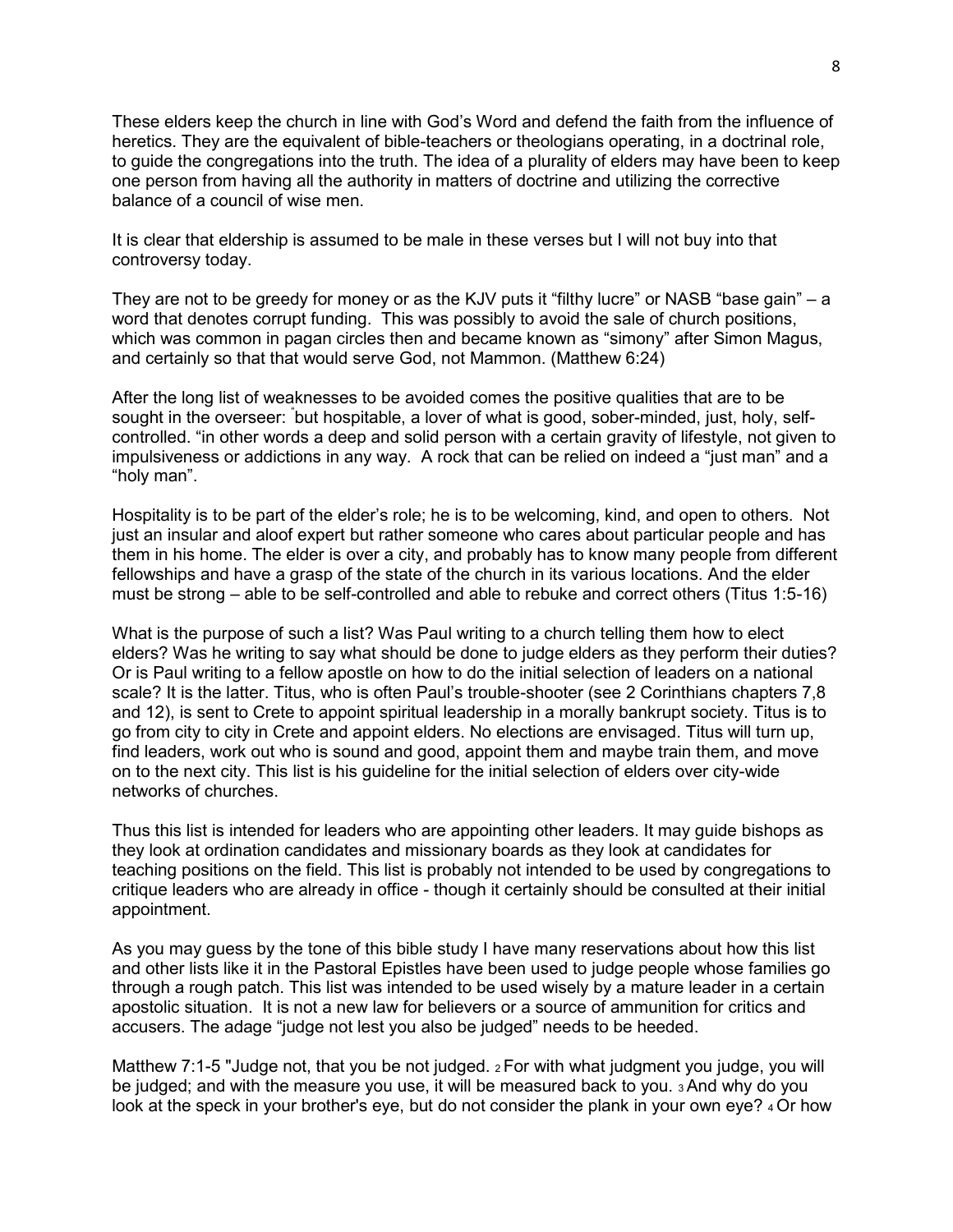can you say to your brother, 'Let me remove the speck from your eye'; and look, a plank *is* in your own eye? 5 Hypocrite! First remove the plank from your own eye, and then you will see clearly to remove the speck from your brother's eye.

Elders are to be high quality Christians who work in a team to oversee the churches in a city. They are solid Christians who are appointed for being "just, and holy believers" and living friendly lives of quiet godliness and having good doctrine and teaching ability.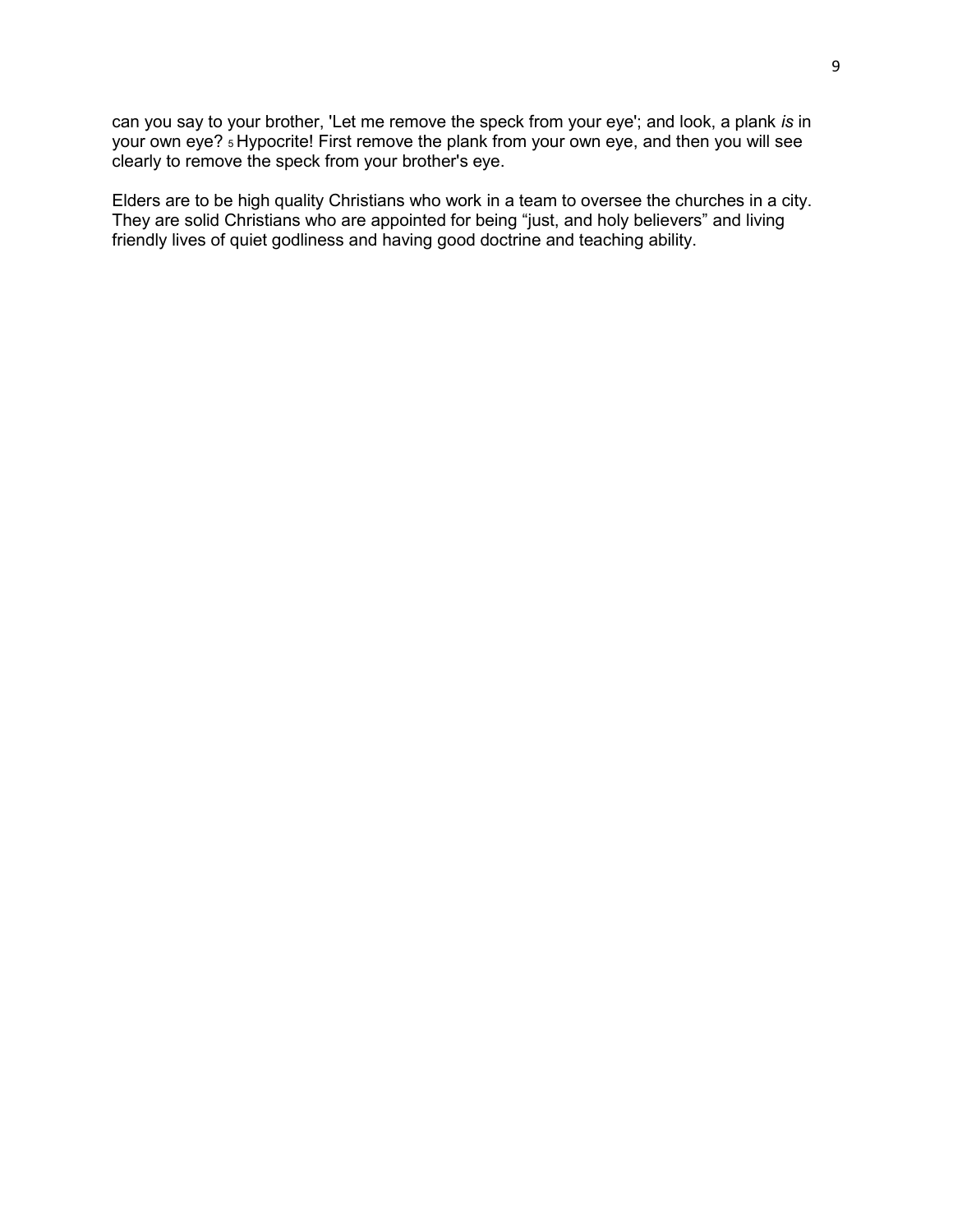10 For there are many insubordinate, both idle talkers and deceivers, especially those of the circumcision, 11 whose mouths must be stopped, who subvert whole households, teaching things which they ought not, for the sake of dishonest gain. 12 One of them, a prophet of their own, said, "Cretans *are* always liars, evil beasts, lazy gluttons." 13 This testimony is true. Therefore rebuke them sharply, that they may be sound in the faith, 14 not giving heed to Jewish fables and commandments of men who turn from the truth. 15 To the pure all things are pure, but to those who are defiled and unbelieving nothing is pure; but even their mind and conscience are defiled. 16 They profess to know God, but in works they deny Him, being abominable, disobedient, and disqualified for every good work. (Titus 1:10-16)

As we saw yesterday the main role of the elder/overseer is teaching orthodox doctrine and reproving incorrect doctrine. "Titus 1:9: holding fast the faithful word as he has been taught, that he may be able, by sound doctrine, both to exhort and convict those who contradict."

The need for this instructional role is outlined in today's verses: There were false teachers – some merely "idle talkers" and other much more malicious "deceivers" who found the low character of Cretan society at that stage (liars, evil beasts, lazy gluttons) meant that people were an easy mark for their scams which ultimately ended up with financial advantage and dishonest gain. These false teachers were primarily Jewish "from the circumcision" and propagated "Jewish fables and commandments of men" and turned people aside from the truth. Titus was told that the task was imperative - "their mouths must be stopped" and he is instructed to "rebuke them sharply, that they may be sound in the faith."

This role is known as "apologetics" – making a defense for the faith against error and the people who are skilled at this are called "apologists". The title is from the Greek word "apologia" which means to give a verbal defense, a speech in defense or a reasoned statement or argument. Titus and the elders were to be skilled in apologetics that they may refute cults and false teachers and so keep the faith of the early Christian communities on track.

The phrase "who subvert whole households" (the Gk. is oikous – houses) probably refers to house-churches which were lead astray by these false teachers. It is not unlike today when cell groups and bible studies can be taken over by a powerful personality with divisive views. Satan tends to be fairly repetitive in his methods and uses corrupt men to corrupt others. The pure in heart seem to automatically grasp what is right - but there are others, who Paul calls "defiled and unbelieving", and it is difficult for them to arrive at the truth. "To the pure all things are pure, but to those who are defiled and unbelieving nothing is pure; but even their mind and conscience are defiled."

If you have ever tried to reason with a seasoned heretic you will be amazed at how difficult it is for them to see logic or to grasp the truth. You can pile up the evidence and all they can do is scorn it. They do not really seek after truth but after followers, money and notoriety. In 1 Timothy Paul describes them as "Speaking lies in hypocrisy; having their conscience seared with a hot iron" (1 Timothy 4:2)

The elders had a role – either change their teaching or stop their teaching. They were first to admonish such a person and then, if after two admonitions the person is refractory then they are to be "rejected" that is expelled from the Christian community: "Titus 3:10-11 Reject a divisive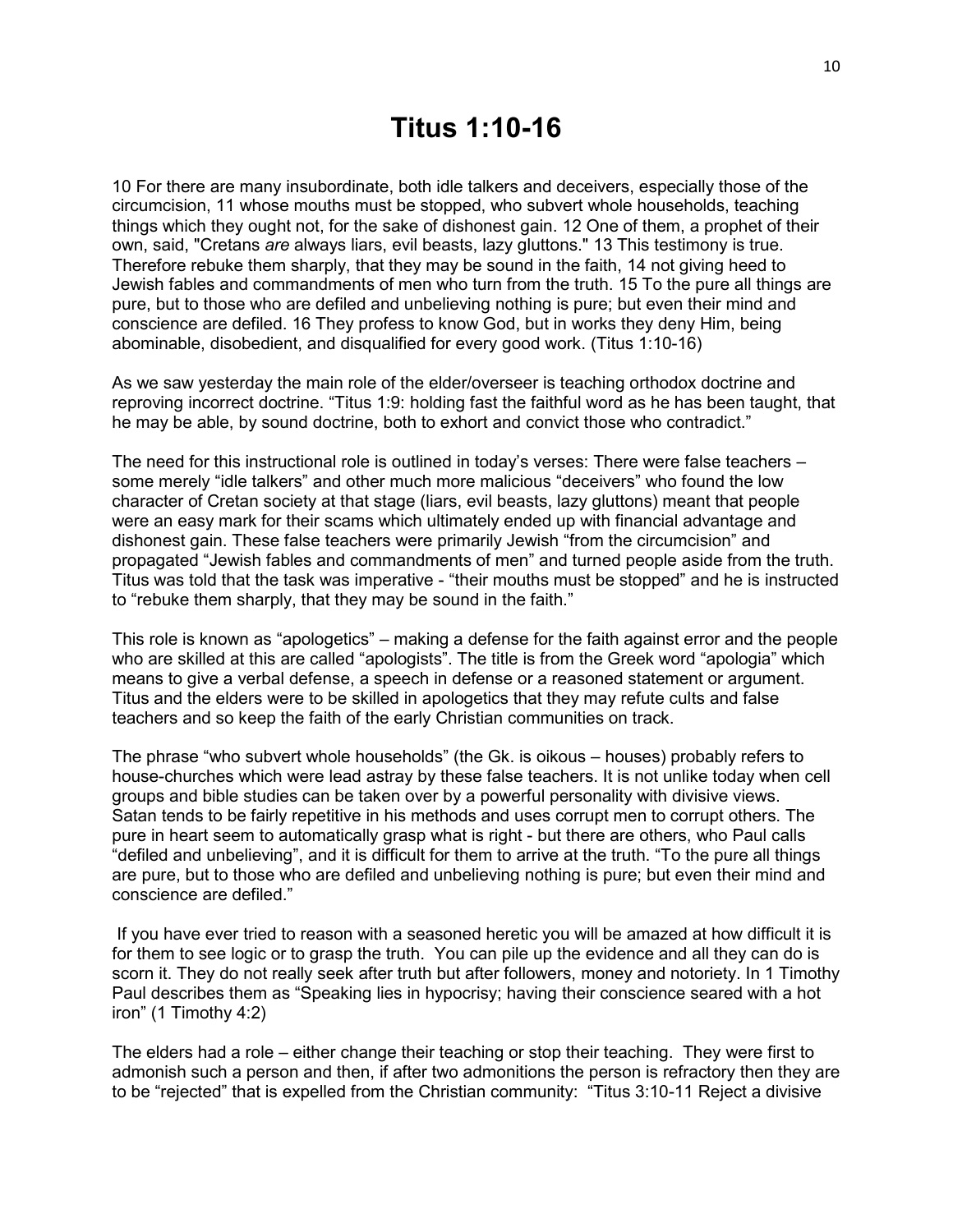man after the first and second admonition, knowing that such a person is warped and sinning, being self-condemned."

At first glance this is not a kind or gracious approach but even Jesus calls such people "wolves" and is firm with the Jewish legalists of His time. Heresy is serious. It does not justify physical assault or burning someone at the stake but it does mean that such a person should not be part of a Christian fellowship.

For both Jesus and Paul the prime mark of a heretic was hypocrisy: "They profess to know God, but in works they deny Him, being abominable, disobedient, and disqualified for every good work." They are abominable – that is engaged in abominations; they are disobedient to the precepts of the gospel; and they are disqualified that is "adokimos" that is: Not standing the test, not approved - properly used of metals and coins; that which does not prove itself such as it ought, unfit for, unproved, spurious, reprobate . In other words they are fakes –once their good works are closely inspected they are as bogus as those of some dubious charities.

Fake good deeds, lies, disobedience, greed for dishonest gain, lies, flattery – it's a toxic brew that is still around today in various "shonky" ministries that prey on people. Responsible church leaders will bring these people to account, expose them and teach their flock not to be ensnared by them.

We also need to add a caveat – not everyone who disagrees with us is a heretic. Christians can have major doctrinal differences but still be Christ-like, honest, sincere, godly and just. Paul isn't concerned about views of predestination or tongues here - we need to tolerate significant doctrinal differences among born-again, bible-believing Christians. Inter-denominational mission agencies have proved that Calvinists, Arminians, Pentecostals and Baptists can all work together for the Lord.

We are not to ask elders to berate everyone who has a doctrinal difference from us, we are to ask them to defend the faith from predators, con-artists, divisive and greedy people and those who distort the core of the gospel. Paul is mainly concerned about views on morality, lifestyle and the very core of the gospel - such as the resurrection.

Doctrinal purity is more about the quality of our love and our faith in Christ than it is about infralapsarianism or supralapsarianism (I hope I have spelled those words correctly!) and more about how we handle money than how we handle Hebrew adjectives. The role of elders is to teach us how to live out the Sermon On The Mount in the love of Christ and the power of the Holy Spirit and to rebuke those who would seduce us into disobedience or distract us into myths and wrong teaching.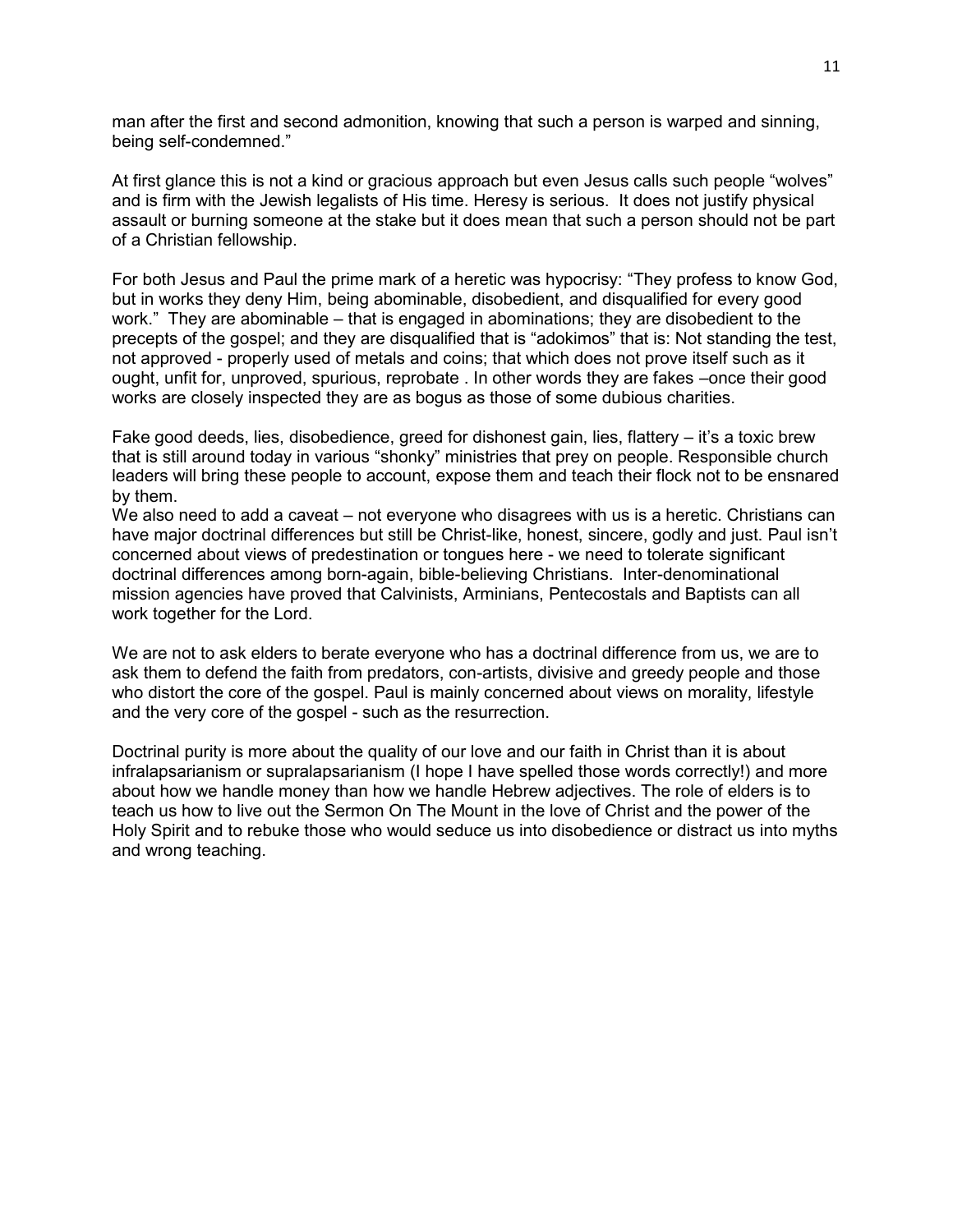$1$  But as for you, speak the things which are proper for sound doctrine:  $2$ that the older men be sober, reverent, temperate, sound in faith, in love, in patience; <sup>3</sup>the older women likewise, that they be reverent in behavior, not slanderers, not given to much wine, teachers of good things--  $4$ that they admonish the young women to love their husbands, to love their children,  $5$ to be discreet, chaste, homemakers, good, obedient to their own husbands, that the word of God may not be blasphemed.  $6$ Likewise, exhort the young men to be sober-minded,  $7$ in all things showing yourself to be a pattern of good works; in doctrine showing integrity, reverence, incorruptibility,<br><sup>8</sup>sound speech that cannot be condemned, that one who is an opponent may be ashamed, having nothing evil to say of you. <sup>9</sup>Exhort bondservants to be obedient to their own masters, to be well pleasing in all things, not answering back,  $10$ not pilfering, but showing all good fidelity, that they may adorn the doctrine of God our Savior in all things. (Titus 2:1-10)

This homely advice about respectable day to day living may seem rather "unspiritual" at first – everyone going around being sober and reverent and never gossiping and being just plain honest good folk. Frankly "just plain honest good folk" aren't noticed until they are missed – until you live somewhere with a high crime rate and a tough neighborhood where everything gets stolen and the politicians are on the take. It is then that you realize that "just plain, good, honest folk" are a product of the gospel of Jesus Christ.

The concepts of "reverence and respect" run right through this passage (verses 2, 3 5, 7, and 9) and to "sound off a little" they are shocking absent from much modern culture and spirituality. As someone said - "attitude sells" and smug, sneering, defiant insolence is now cool and sells jeans. Reverence and respect are now seen as weak-kneed and out of date. But you cannot run a school, a family or even a corporation on defiance and insolence. Creativity and productivity are unleashed when there is deep respect for each other and a reverence for the ethos and values common to the group – and especially for God.

Paul's advice to older women to keep the younger women in line seems quaint and un-liberated: "that they admonish the young women to love their husbands, to love their children, <sup>5</sup>to be discreet, chaste, homemakers, good, obedient to their own husbands, that the word of God may not be blasphemed. " Why would Paul issue such direct and almost offensive instructions? One answer may because of the low state of Cretan society and the average level of family life and ethics. It seems from Paul's description of Cretans in Titus 1:12 that Cretan society was similar to and as dishonest and degraded as the England of Wesley – or later of Booth. The Wesleyan revival took women, soaked in gin and sin, got them saved and then emphasized clean living, education, home-making and family virtues. This provided real "redemption and lift". Many rescue ministries working with drug addicts and alcoholics emphasize such virtues today. The fact that Paul has to instruct both elders and older women to be "not given to much wine" may indicate widespread alcoholism in the community.

So we seem to be looking a society which needs rebuilding from the ground up and liberation from lying, laziness, alcoholism and gluttony (Titus 1;12, 2:1-10) , in fact Crete had quite a reputation and gave us the Italian word "Cretino" for its citizens which became later became our English word "cretin". (I am sure Cretans are not like this today!) So Paul is giving instructions here, which are useful for broken people, drug addicts, alcoholics, and those who need a total rebuilding of their conscience and their moral structures. (And of course which also have something to say to us all.)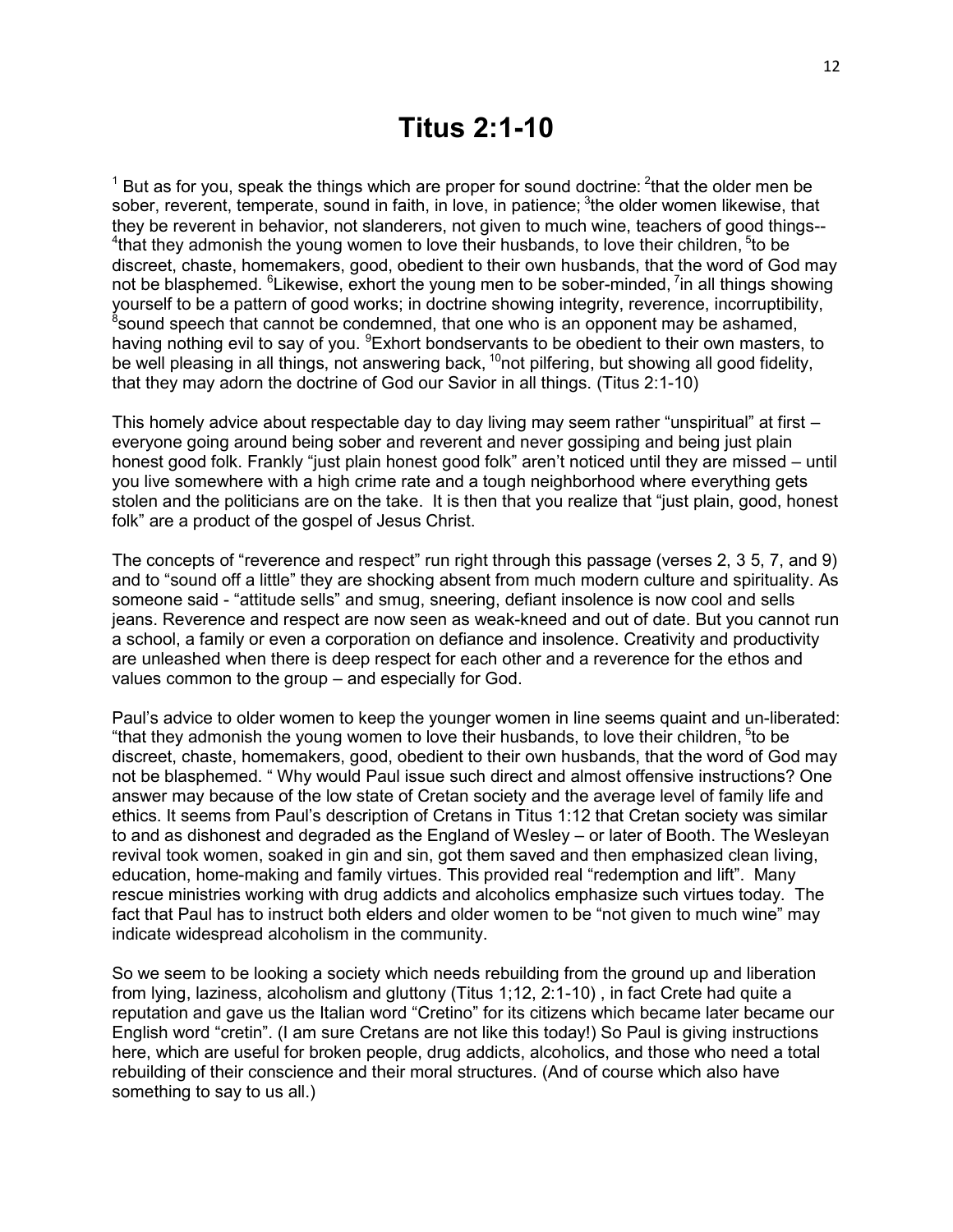Titus is not spared:" in all things showing yourself to be a pattern of good works; in doctrine showing integrity, reverence, incorruptibility, <sup>8</sup>sound speech that cannot be condemned, that one who is an opponent may be ashamed, having nothing evil to say of you." The Christian worker is to be a template for godly living – a pattern for good works that others can follow. The Greek word is tupos –from which we get "type" as in typology and typography – the imprint, representation, or example. As we might say that the tabernacle is type of Christ - so Titus is to be a type of good works, showing them forth so people can both learn and believe.

Titus is to be solid – showing integrity, reverence and incorruptibility – no appointments of family members, no bribes, no funny accounting, no use of church property for personal use, no pandering to the rich, no deviation from the impartiality proper to a servant of God. God's workers must "walk humbly with their God" in reverence, honesty and integrity – not in showmanship or in greed. Titus is to have sound speech that cannot be condemned; outbursts have ruined many ministries. Words are powerful – particularly when spoken in public or from a pulpit – and must be chosen with great care and wisdom.

Reverence, respect and honesty are to extend even into the workplace: "Exhort bondservants to be obedient to their own masters, to be well pleasing in all things, not answering back,  $10$ not pilfering, but showing all good fidelity, that they may adorn the doctrine of God our Savior in all things." In the Philippines having a "helper" is quite common and people still look for these four virtues in a good helper – that the person be obedient, that they are pleasing in their attitude, that they do not answer back and that they can be trusted with money and o not pilfer from the employer. Such a helper is highly prized and will be a good witness in the home and an adornment to the gospel.

Example is everything and the spiritual aspects of honest, reverent and respectful living are uppermost in Paul's mind. Such virtue is "proper for sound doctrine" (v.1) prevents the faith being maligned: "that the word of God may not be blasphemed." (v.5) and "that one who is an opponent may be ashamed, having nothing evil to say of you." (v.9) and finally it promotes the gospel: "that they may adorn the doctrine of God our Savior in all things." (V.10) To be a good witness you have to have these virtues – for they are universally recognized as proper and fitting Christian virtues. Can you imagine a drunken elder or a pilfering servant having any credibility with unbelievers? We are the only bible many people read and they look at our actions and our character first of all.

Being a good Christian example at home and at work and in community is hard work. But we are all representatives of the faith we profess and believe. Being solid, good, reverent and respectful people who are a pleasure to work with and live with is a life-long achievement. It is much easier to be loud and insolent and "cool". But that is not the path of wisdom or the Way of the gospel.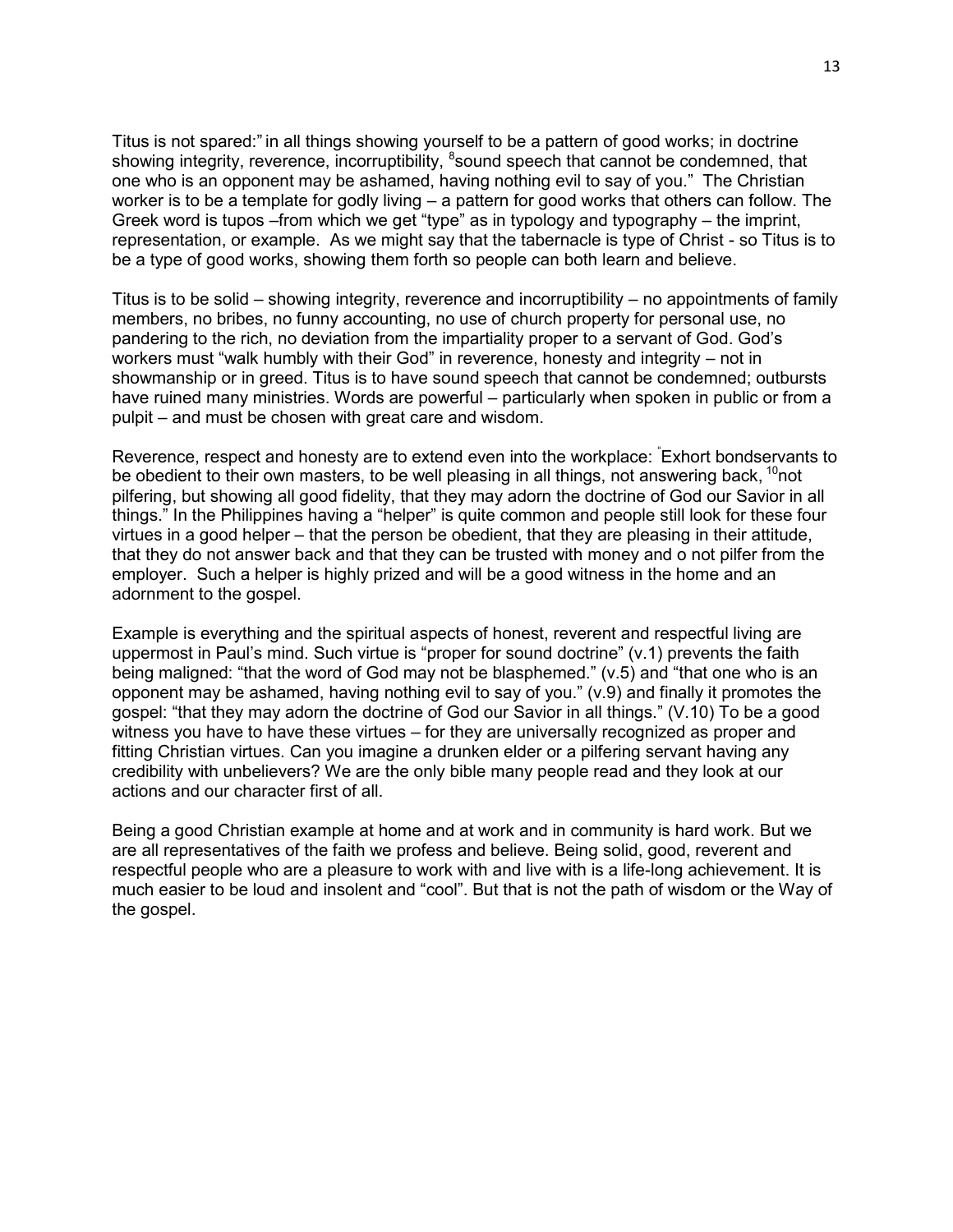## **Titus 2:11-16**

11 For the grace of God that brings salvation has appeared to all men, 12 teaching us that, denying ungodliness and worldly lusts, we should live soberly, righteously, and godly in the present age, 13 looking for the blessed hope and glorious appearing of our great God and Savior Jesus Christ, 14 who gave Himself for us, that He might redeem us from every lawless deed and purify for Himself *His* own special people, zealous for good works. 15 Speak these things, exhort, and rebuke with all authority. Let no one despise you. (Titus 2:11-16)

The emphasis on applied Christianity continues – Paul says that reason Christ has come is: "that He might redeem us from every lawless deed and purify for Himself *His* own special people, zealous for good works." Simply put – to change us from bad guys to good guys. You can't live a lawless life and say you are in conformity with the gospel.

Paul says that grace teaches us to be holy. "For the grace of God that brings salvation has appeared to all men, 12 TEACHING us that, denying ungodliness and worldly lusts, we should live soberly, righteously, and godly in the present age," Grace does not allow loose living. The purpose of grace is holiness. Grace gives stumbling sinners the time, the strength and the opportunity to increase in holiness. Grace is God instructing us to stop sinning, to deny ungodly lusts and to live a godly life "in the present (evil) age".

Thus grace is NOT a "get out of jail free" card without any moral requirements. Grace comes through faith and is closely associated with repentance. We don't merit grace, we don't earn it by repenting, in fact grace leads us to repentance (Romans 2:4) but repenting is required as a fruit of grace. When the work of grace in the human heart is complete we will find a wellinstructed disciple, holy in all his or her ways, and without any love of sin. In other words grace makes us like Jesus – that is holy - and any gospel that claims that grace removes the need for holy living is a false gospel.

You cannot read the above verses without sensing Paul's incredible single-minded focus. Christlikeness is everything. It permeates all of Paul's prayers, all his epistles, all the groaning of his apostolic heart. in these verses the Christian is to be holy in their attitude to the past, the present and the future. Firstly they are to be holy in what they put behind them – "denying ungodliness and worldly lusts"; Next the Christian is to be holy in their present daily lifestyle – "we should live soberly, righteously, and godly in the present age"; and thirdly we are to be holy in our future hope – "looking for the blessed hope and glorious appearing of our great God and Savior Jesus Christ," (Now that would make a good three-pointer for Sunday morning!)

We cannot let verse 13 slip by without comment: "our great God and Savior Jesus Christ". It is literally rendered "the great God and Savior of us Jesus Christ." A statement as plain as any that Jesus Christ is indeed God. Jesus is not just a nice Jewish man in a beard and sandals, He is "the great God" – and through Him all things were made that were made. (Colossians 1:15-20, John 1:1-14) We need to remember that Jesus is God and God is like Jesus, and God the Father is perfectly revealed in Him (Hebrews 1:1-3). Thus, contrary to rumor, God is not a grumpy old guy with a beard on a throne with the nice Jesus as the good-guy side-kick. Jesus is God - and God is as nice as Jesus -and loves us.

Verse 11 could start a few theological hares running "For the grace of God that brings salvation has appeared to all men." Does this mean that all are saved and thus give ground for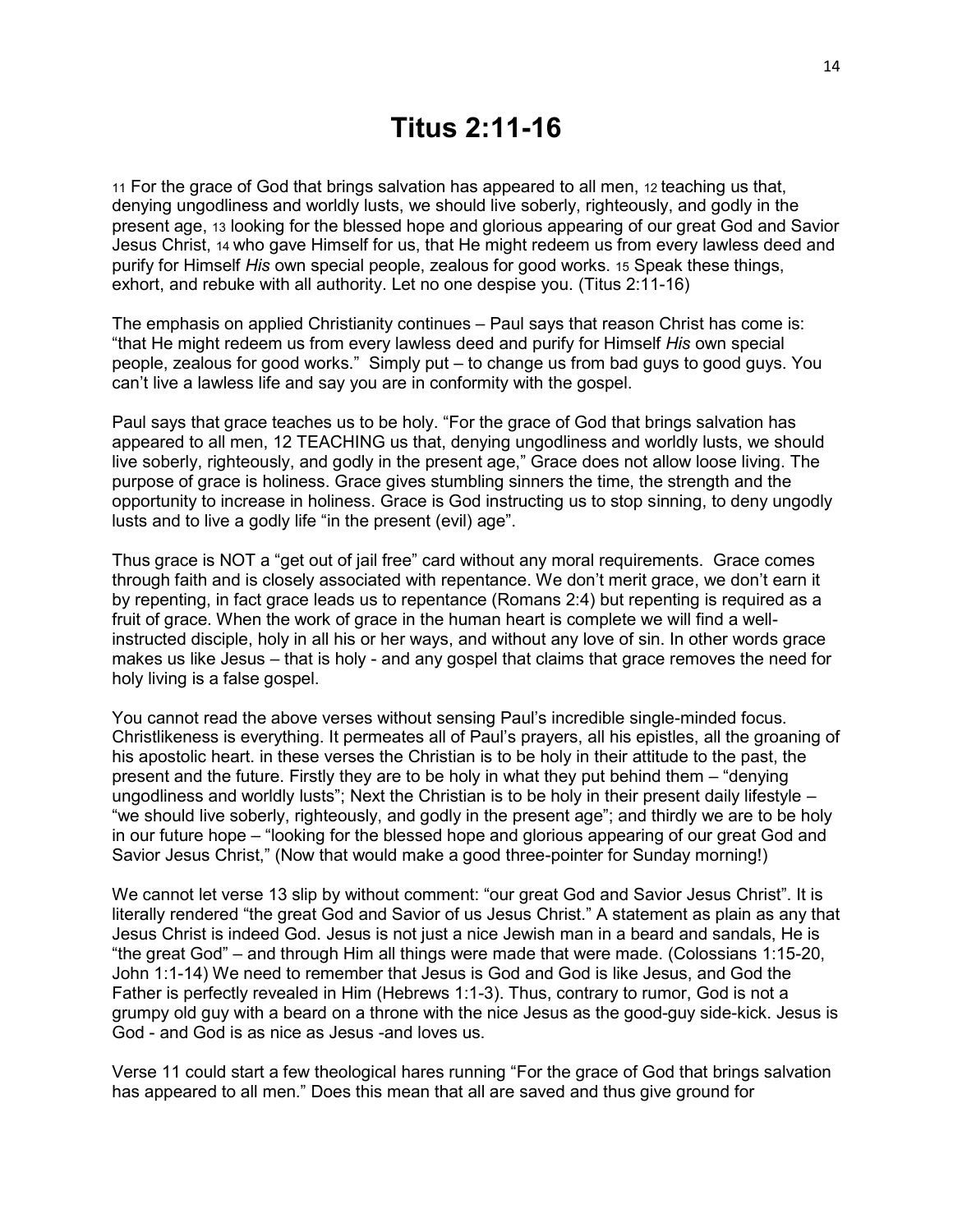universalism? Probably it just means that the grace of God has appeared to Gentiles as well as to Jews. The grace of God is no longer confined to a particular tribe, ethnic group or nationality. Before the cross all mankind knew God's general grace – in sending His rain on the just and the unjust – but only the Jews had any access to His saving grace. But since Christ heaven has been open to all and His special saving grace has been open to every person on earth. The saving grace of God is now available to all men and women though all do not take hold of it. This saving grace is of course mediated through the Savior, which the next verses make quite clear is Jesus Christ alone.

Paul seems to put a dampener on the view of Spirit-filled Christians as "happy hippies" by insisting that "we should live soberly, righteously, and godly in the present age" - which sounds very serious stuff indeed. Paul is insisting on the presence of definite moral fiber in the Christian believer. Christianity is not a justification for irresponsible living or for slack moral boundaries. There is to be a cutting away of the world and an ardent adoption of godliness.

We are to be a pure people – for God's aim is to "purify for Himself *His* own special people, zealous for good works." Like the TV reality show The Apprentice where Donald Trump whittles own 16 young people, testing them to find a business leader, God tests and re-tests, forges and batters us and puts us through the fire so we can become pure and special. God wants a certain kind of Christian – one that is "zealous for good works", not just zealous for blessings! Being zealous for good works means, in Jesus words, someone that "seeks first the Kingdom of God and His righteousness" (Matthew 6:33) and who thinks constantly about how to do God's will in the real world.

Good works do not earn us our place in Heaven; rather they are the outcome of Heaven in us. If Heaven dwells in you, then you will zealous for good works. When the grace of God that brings salvation does its works in us, and makes us a new creation, then that new nature will be eager to do the will of God.

Ephesians 2:8-10: For by grace you have been saved through faith, and that not of yourselves; *it is* the gift of God, 9 not of works, lest anyone should boast. 10 For we are His workmanship, created in Christ Jesus for good works, which God prepared beforehand that we should walk in them.

Lastly we see the proper exercise of apostolic authority: "Speak these things, exhort, and rebuke with all authority. Let no one despise you." Godliness is to be firmly insisted on, not just mildly recommended. Titus was to speak with the same force that Jesus would use when insisting on holy living – no more and no less. Authority is good when it is used to enforce God's rules, it goes badly wrong when it is used to enforce personal whims. Those of us in ministry are not to quail before the critics and the liberals. We are not to let anyone despise us - even the "high and mighty". We can safely insist that our churches forsake worldliness – because the Scriptures tell us to insist on that. God's word is never put to a vote and wins no popularity contest. His standards are simply true and required.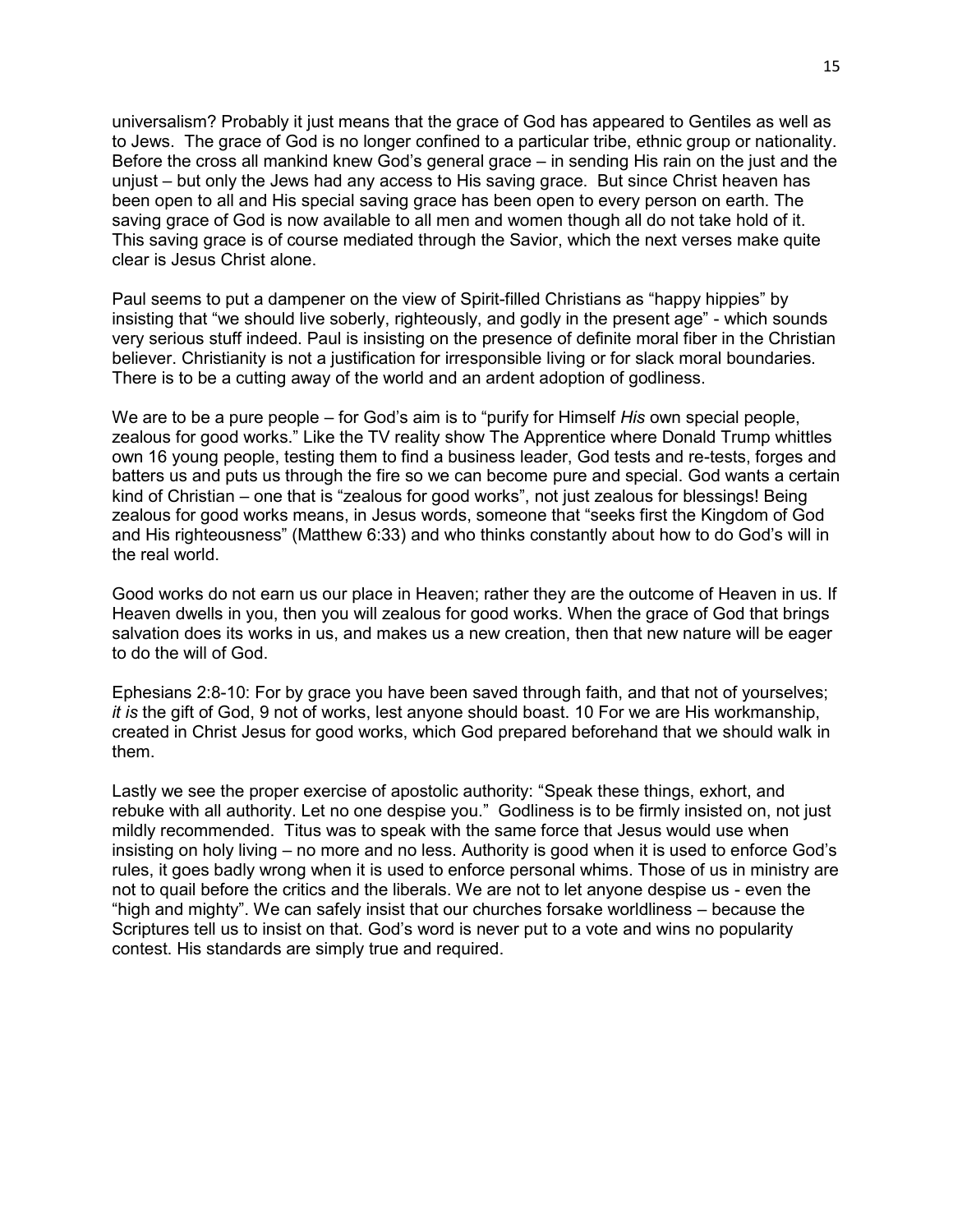Put them in mind to be subject to rulers and authorities, to be obedient, to be ready to every good work, (2) to speak evil of no one, not being quarrelsome, but forbearing, showing all meekness to all men. (3) For we ourselves also were once foolish, disobedient, deceived, slaving for various lusts and pleasures, living in malice and envy, hateful, hating one another. (4) But when the kindness and love of God our Savior toward man appeared, (5) not by works of righteousness which we have done, but according to His mercy He saved us, through the washing of regeneration and renewal of the Holy Spirit, (6) whom He poured out on us abundantly through Jesus Christ our Savior, (7) that being justified by His grace, we should become heirs according to the hope of eternal life. (Titus 3:1-17)

God changes our heart through the washing and regeneration of the Holy Spirit.

The old nature is described by Paul thus: "For we ourselves also were once foolish, disobedient, deceived, slaving for various lusts and pleasures, living in malice and envy, hateful, hating one another. " (Verse 3) Lust, folly, self-deception, envy, malice and hatred – you can see them clearly in most workplaces: The office Lothario, the self-deceived and pompous supervisor, the envious schemer, the malicious backstabber and the vivid hatred between management and staff in many firms. Paul is not exaggerating our condition prior to Christ – a condition desperately in need of transformation. The unregenerate human heart is the source of so many of this world's ills.

And secular education does not cure it! Both my wife and I have worked as academics and seen spectacular turf fights and heart-breaking folly among people with high intelligence and good education. We have seen graduate students fall into moral sin, and lecturers become alcoholics, and unnecessary divorces and financial ruin. We have seen enough to convince us that no amount of education can cure the condition of the human heart – only Christ!

Now education is good and to be commended – but it does not fully tame the flesh or subdue the ego. Education may train the mind, but even the strongest mind cannot conquer forces such as envy, lust and disobedience to God. Secular education can fit us for earthly service and a career but it cannot fit us for God's service and for Heaven. But this is not a bible study against education - rather it is an exhortation to consider Christ and the Holy Spirit! For it is Christ that change sour heart and our unruly ways and the Holy Spirit that washes and regenerates us.

In verses 4-7 Paul gives a brilliantly brief gospel outline: (4) But when the kindness and love of God our Savior toward man appeared, (5) not by works of righteousness which we have done, but according to His mercy He saved us, through the washing of regeneration and renewal of the Holy Spirit, (6) whom He poured out on us abundantly through Jesus Christ our Savior, (7) that being justified by His grace, we should become heirs according to the hope of eternal life.

That is almost as close to a creed as you can get! Remember yesterday we saw that Christians were to be practical about their faith and "zealous for good works". Now Paul quickly disabuses any notions that may flow from that by saying that good works do not establish our righteousness with God: "not by works of righteousness which we have done, but according to His mercy He saved us." And later "that being justified by His grace, we should become heirs." Our inheritance and our salvation flow from grace and mercy –not from a righteousness we establish by our own efforts at being good.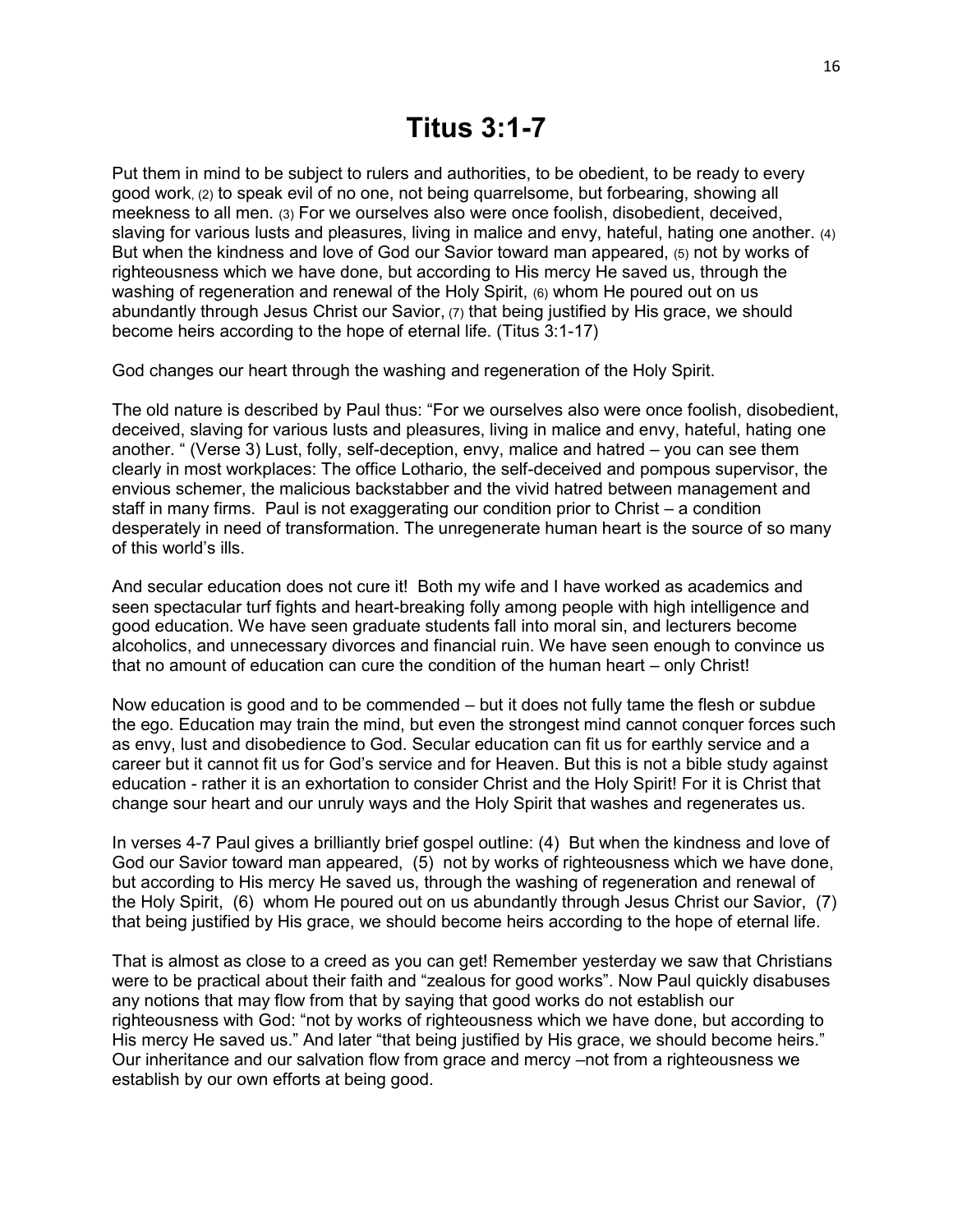Faithful is the Word, and concerning these things I desire you strongly to affirm that the ones believing God should take thought to maintain good works. These things are good and profitable to men. (9) But keep back from foolish questionings and genealogies and arguments and quarrels of law, for they are unprofitable and vain. (10) After the first and second warning, avoid a man of heresy, (11) knowing that such a one has been perverted and sins, being selfcondemned. (12) When I shall send Artemas to you or Tychicus, hasten to come to me at Nicopolis. For I have decided to winter there. (13) Diligently set forward Zenas the lawyer and Apollos, that nothing be lacking to them. (14) And let ours also learn to maintain good works for necessary uses, that they may not be without fruit. (15) All those with me greet you. Greet those who love us in the faith. Grace be with you all. Amen. (Titus 3:8-15)

Paul outlines the difference between a fruitful life - spent doing good works to meet real needs and an unprofitable life - spent arguing, chasing down bible trivia, legalism and genealogies, and being involved in divisions and heresies.

We have all met people who seem to spend all their life "doing research" into obscure prophecies or genealogies or very minor doctrines which edify no-one. They often draw up charts and diagrams and argue endlessly their particular point. Opinionated, factious, divisive and clamorous they are nuisances. They are seldom involved in constructive living or the fruitful meeting of real human needs.

Quarrelsome Christians are on the wrong track. Life is not about winning arguments or proving points – rather it is about agape love, faith, hope and good works done in the love of God for particular people in need. "Rightness" comes through justification, by grace, through faith, in Christ – and not through correct theology. The "righteous" person is the one that lives in holy love, not the one that splits hairs most accurately.

Paul insists that the Cretan Christians "maintain good works" rather than to "maintain precise theological distinctions". Now theology is good and is a very worth subject of study – but it should not turn us into cranks or critics. There are good theologians and bible teachers who are called by God to break open His word. But theology is only one of the means God uses to instruct us to live a life of love in the knowledge of God - and thus theology is not an end in itself.

Theology informs living and that living should be fruitful, wise, useful and constructive and full of good works. One area I have seen that occur in is in urban ministry where good theology helps people create models of life and ministry to help the poor in the cities of the developing world. When you minister to the urban poor you NEED good theology and a deep knowledge of Christ to sustain you amidst the pressures of the ghetto and the slum. You need theology to help you get a handle on human suffering and incarnational ministry and prayer and spiritual warfare and biblical economics and God's idea of justice. Now that sort of theology is done in order to do good works and bless others – and that is theology in the service of people and of God.

But there is another kind of "quack theology" that is argumentative, shrill, and divisive. It is theology for its own sake, knowledge that "puffs up" and tongues that tear down. Such theology does not belong in the household of Christ. Paul is quite clear about what should be done: "(10) After the first and second warning, avoid a man of heresy, (11) knowing that such a one has